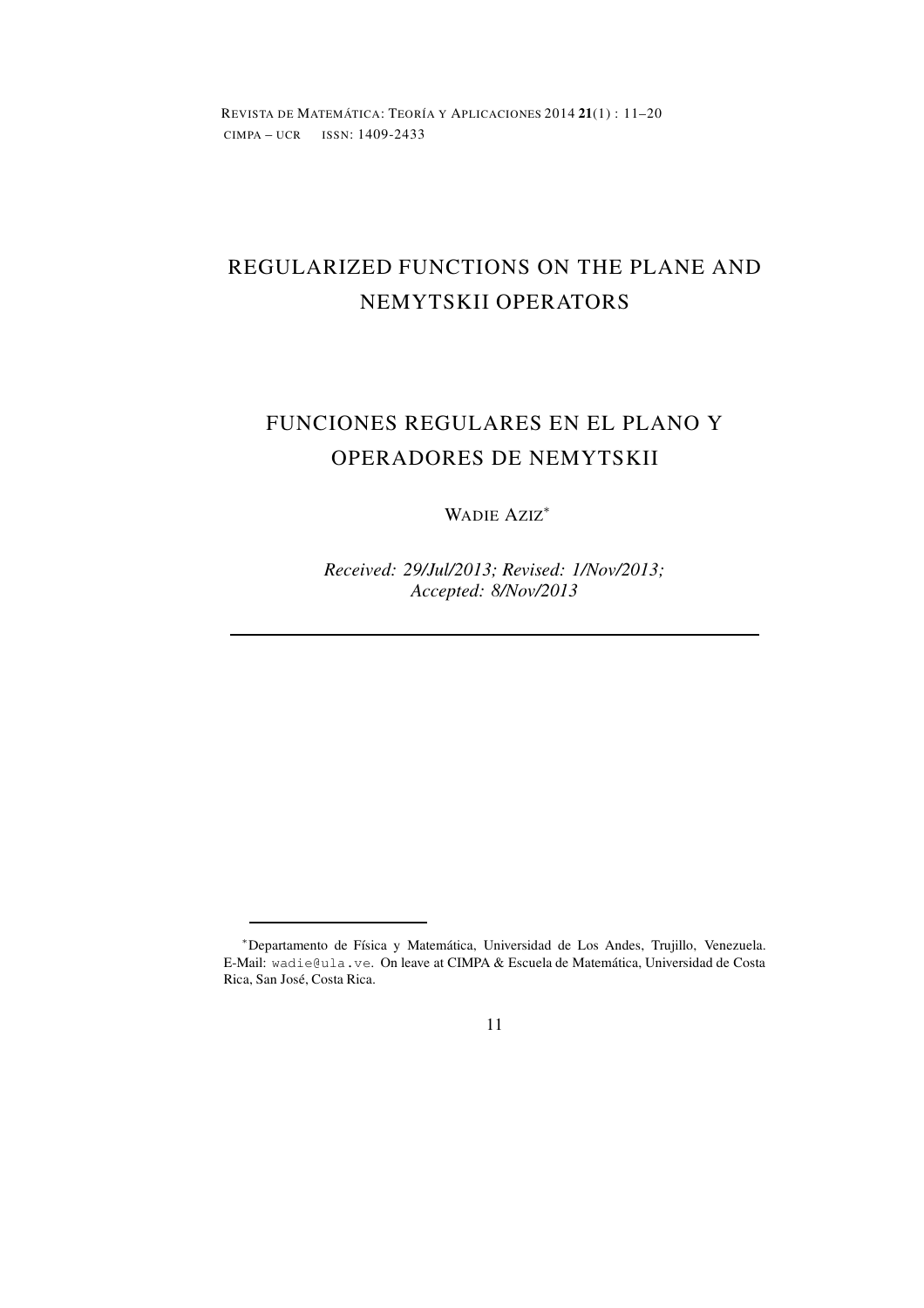#### **Abstract**

In this paper we show that the space of the so-called regularized functions defined on some rectangle in the plane is a Banach space. Moreover, under suitable hypotheses we give a necessary and sufficient condition for the Nemytskii operator to map the space of regularized functions into itself.

**Keywords:** regularized functions of two variables, Banach spaces, Nemytskii operator.

#### **Resumen**

En este artículo mostramos que el espacio de las llamadas funciones regularizadas definidas sobre algún rectángulo del plano es un espacio de Banach. Más aún, bajo las hipótesis adecuadas damos condición necesaria y suficiente para el operador de Nemytskii aplique el espacio de funciones regularizadas sobre el mismo.

**Palabras clave:** funciones regulares de dos variables, espacios de Banach, operador de Nemytskii.

**Mathematics Subject Classification:** 47B33, 26B30.

# **1 Introduction**

The regularized functions (also called regulated functions) were introduced by Georg Aumann in 1954 [2], that is, functions of a real variable which at each point of their domain of definition admit both finite one-sided limits. In [13] the space of regularized functions on [a, b] is denoted by  $G(a, b)$ .

Regularized functions play an important role, for instance, in applications to differential equations with singular right-hand sides or with distributional coefficients, see [7], or to the Skorokhod problem, see [4]. In the study of the controllability of systems governed by evolution equations, as well as in existence and expansion of solutions of differential or functional equations the Nemytskii operator appears in a natural way. To the best of our knowledge, this operator has not been studied up to now in spaces of regularized functions. Given a rectangle  $I := [a, b] \times [c, d]$  in the plane  $\mathbb{R}^2$ , in this paper we show that the space  $G^{-1}(I)$ of so called left-left regularized functions  $h: I \to \mathbf{R}$  is a Banach space, and we characterize the Nemytskii operator acting in this space.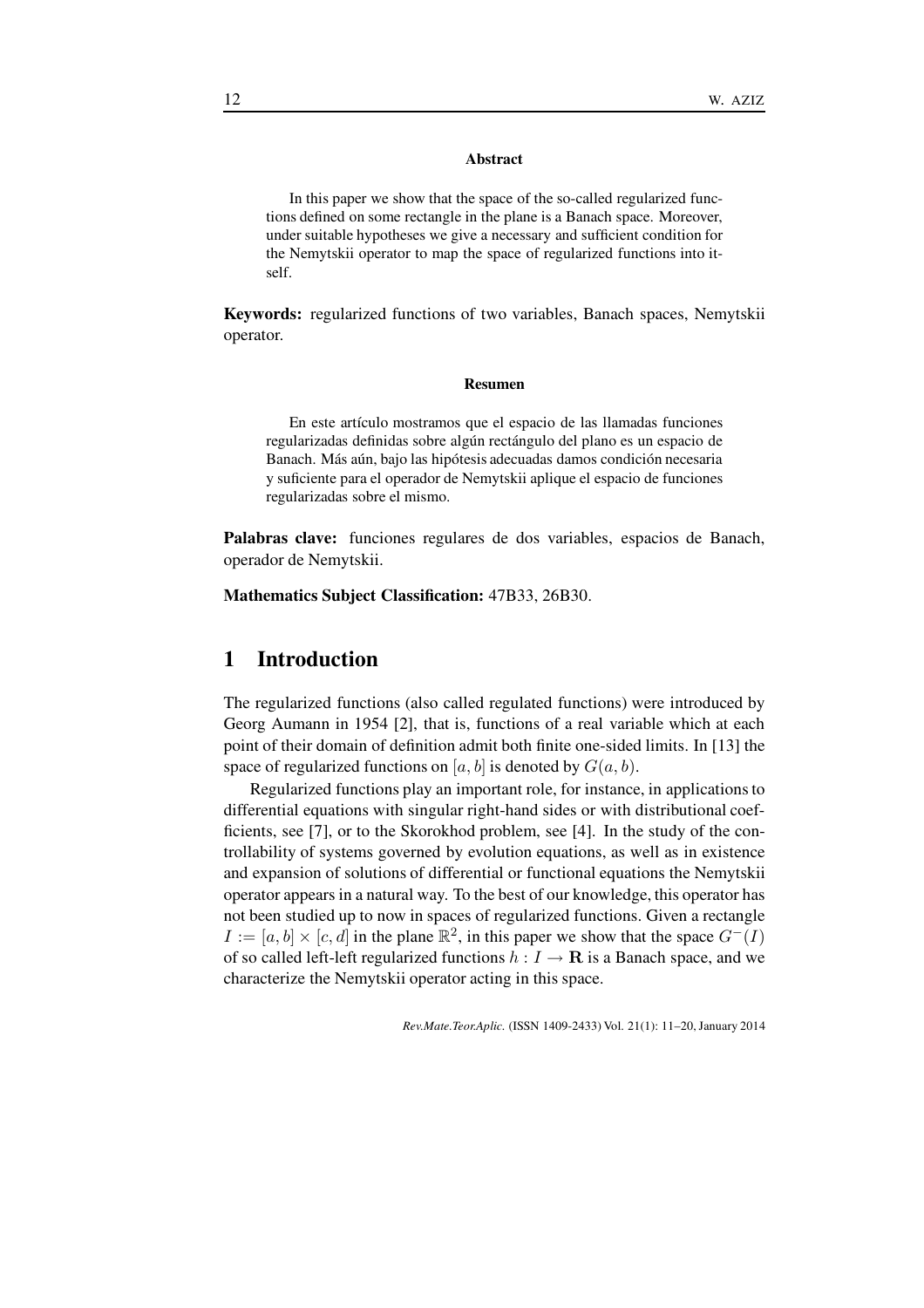# **2 Regularized functions**

Let  $I = [a, b] \times [c, d]$  as above, and let  $h : I \longrightarrow \mathbb{R}$  be some function. Following [5] we call the function  $h_$  defined by

$$
h_{-}(t,s) = \begin{cases} \lim_{(x,y)\to(t^{-},s^{-})} h(x,y), & (t,s) \in (a,b] \times (c,d], \\ \lim_{(x,y)\to(t^{-},c^{+})} h(x,y), & (t,s) \in (a,b] \times \{c\}, \\ \lim_{(x,y)\to(a^{+},s^{-})} h(x,y), & (t,s) \in \{a\} \times (c,d], \\ \lim_{(x,y)\to(a^{+},c^{+})} h(x,y), & (t,s) = (a,c) \end{cases}
$$

the *left-left regularization* of h. In the sequel the class of functions h for which the left-left regularization exists will be denoted by  $G^-(I;\mathbb{R})$ . Finding functions in this class is trivial: for example, any continuous function  $h: I \to \mathbb{R}$  satisfies  $h_-(t, s) \equiv h(t, s)$ , and so belongs to  $G^-(I; \mathbb{R})$ .

The *right-right regularization* of a function  $h: I \to \mathbb{R}$  is defined in a similar way by

$$
h_{+}(t,s) = \begin{cases} \lim_{(x,y)\to(t^{+},s^{+})} h(x,y), & (t,s) \in [a,b) \times [c,d), \\ \lim_{(x,y)\to(t^{+},d^{-})} h(x,y), & (t,s) \in [a,b) \times \{d\}, \\ \lim_{(x,y)\to(b^{-},s^{+})} h(x,y), & (t,s) \in \{b\} \times [c,d), \\ \lim_{(x,y)\to(b^{-},d^{-})} h(x,y), & (t,s) = (b,d). \end{cases}
$$

Similarly to the previous case we denote the class of functions which admit a right-right regularization by  $G^+(I;\mathbb{R})$ . Finally, the class  $G^{-+}(I;\mathbb{R})$  of leftright regularized and the class  $G^{+-}(I;\mathbb{R})$  of right-left regularized functions are defined analogously.

It is easy to see that the classes  $G^{-}(I, \mathbb{R})$  and  $G^{+}(I, \mathbb{R})$  are different. For example, the function h defined on  $I = [-1, 1] \times [-1, 1]$  by

$$
h(x, y) = \begin{cases} \frac{1}{x + y}, & x > 0 \text{ and } y > 0, \\ 1 & \text{otherwise} \end{cases}
$$

satisfies

$$
h_{-}(0,0) = h(0,0) = 1, \qquad h_{+}(0,0) = \infty
$$

and therefore belongs to  $G^+(I;\mathbb{R})$ , but not to  $G^-(I;\mathbb{R})$ .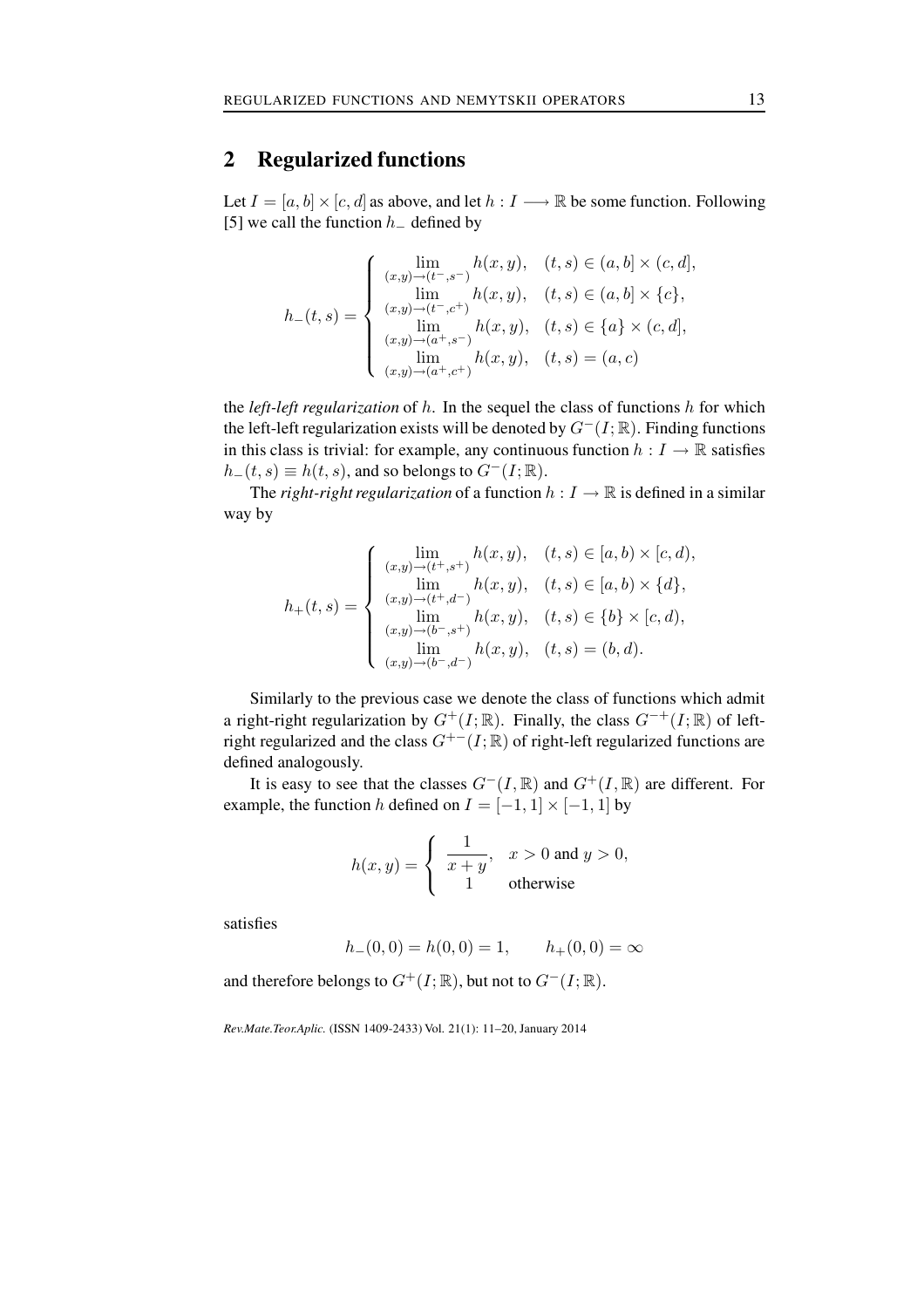## **3 Properties of regularized functions**

In this section we show that the class  $G^-(I; \mathbb{R})$  is a Banach space.

**Proposition 3.1** *The class*  $(G^-(I;\mathbb{R}), +, \cdot)$  *is a linear space.* 

**Proof.** Given  $f, g \in G^{-1}(\mathbb{R})$  and  $\alpha \in \mathbb{R}$ , we have to show that  $f + g \in G$  $G^{-}(I;\mathbb{R})$  and  $\alpha f \in G^{-}(I;\mathbb{R})$ . Denoting by f\_ the left-left regularization of f and by g\_ the left-left regularization of g we get for  $(t, s) \in (a, b] \times (c, d]$ 

$$
(f+g)_{-}(t,s) = \lim_{(x,y)\to(t^{-},s^{-})} f(x,y) + \lim_{(x,y)\to(t^{-},s^{-})} g(x,y)
$$
  
= 
$$
\lim_{(x,y)\to(t^{-},s^{-})} [f(x,y) + g(x,y)] = f_{-}(t,s) + g_{-}(t,s).
$$

The other three cases for  $(t, s) \in I$  are treated similarly, and so we have shown that  $f + g \in G^{-1}(I;\mathbb{R})$ . For  $\alpha \in \mathbb{R}$  and  $(t, s) \in (a, b] \times (c, d]$  we obtain

$$
(\alpha f)_{-}(t,s) = \lim_{(x,y)\to(t^{-},s^{-})} (\alpha f)(x,y) = \alpha \lim_{(x,y)\to(t^{-},s^{-})} f(x,y) = \alpha f_{-}(t,s),
$$

and analogously for the other choices of  $(t, s) \in I$ . We conclude that  $\alpha f \in G^{-1}(\mathbb{R})$  which proves the assertion.

In the sequel we consider the linear space  $G^{-}(I;\mathbb{R})$  equipped with the supremum norm

$$
||f||_{\infty} := \sup \{ |f(x, y)| : (x, y) \in I \}.
$$

We have then the following result.

**Theorem 3.1**  $(G^{-}(I;\mathbb{R}), \|\cdot\|_{\infty})$  *is a Banach space.* 

**Proof.** Let  $\{f_n\}_{n\geq 1} \in G^{-1}(\mathcal{I}; \mathbb{R})$  be a Cauchy sequence, which means that for each  $\varepsilon > 0$  there exists  $N = N_{\varepsilon} > 0$  such that  $n, m \ge N$  implies  $||f_n - f_m||_{\infty} <$ ε. Since

$$
\left|f_n(t,s) - f_m(t,s)\right| \le \|f_n - f_m\|_{\infty} < \varepsilon
$$

for all  $(t, s) \in I$ , we conclude that  $\{f_m(t, s)\}_{m \ge 1}$  is a Cauchy sequence in  $\mathbb{R}$ , and so we know that the pointwise limit

$$
f(t,s) := \lim_{m \to \infty} f_m(t,s) \qquad ((t,s) \in I)
$$

exists. We claim that  $f \in G^-(I;\mathbb{R})$  and  $\lim_{m \to \infty} ||f_n - f||_{\infty} = 0$ . To prove this assertion fix  $\varepsilon > 0$ , and choose N such that  $n, m \geq N$  implies that  $||f_n$  $f_m||_{\infty} < \varepsilon$ . We distinguish now four possibilities for  $(t, s)$ :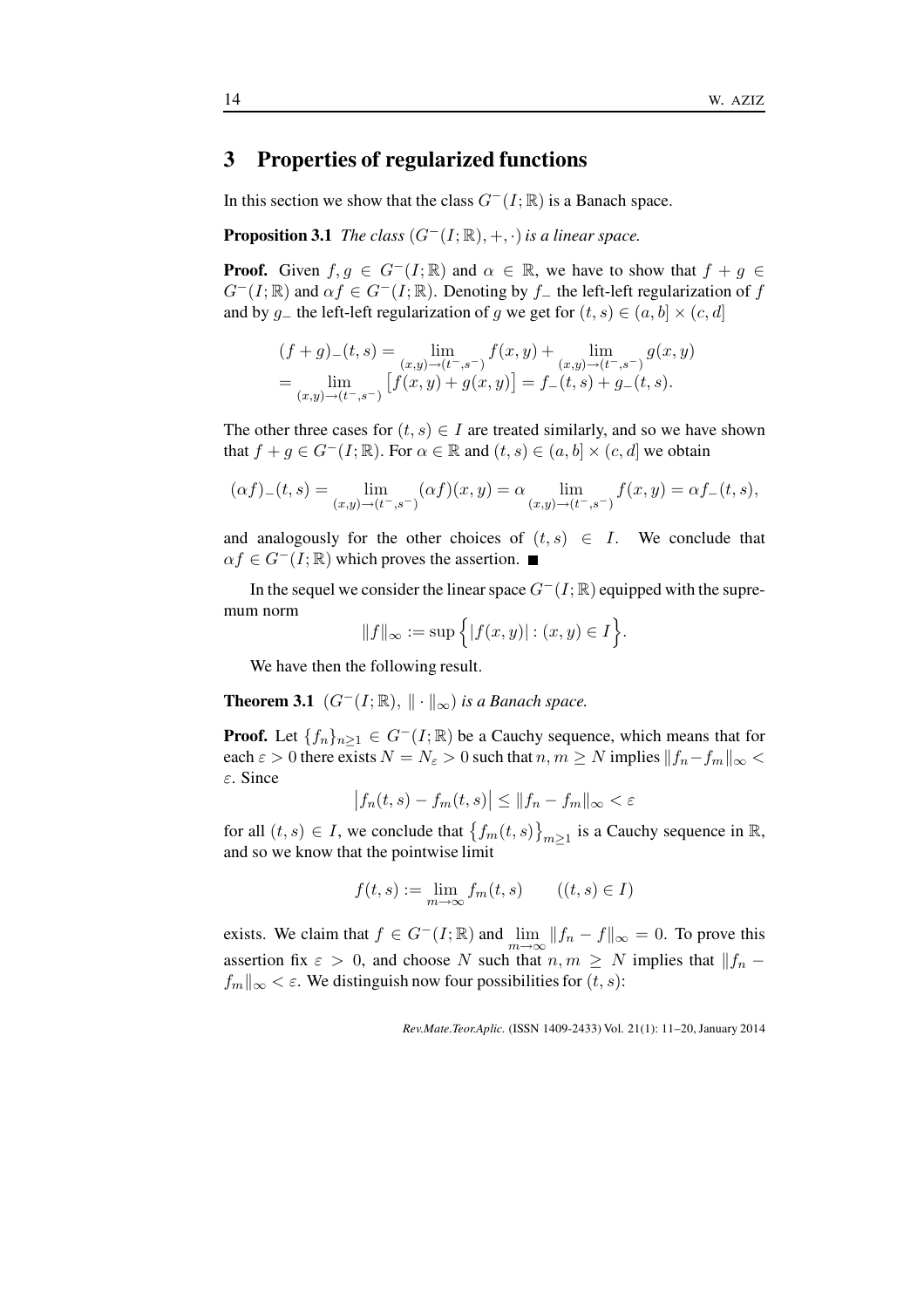(i) Let  $(t, s) \in (a, b] \times (c, d]$ . In this case we have

$$
|f_n(t, s) - f(t, s)|
$$
  
=  $|f_n(t, s) - \lim_{m \to \infty} f_m(t, s)|$   
=  $| \lim_{(x,y) \to (t^-, s^-)} f_n(x, y) - \lim_{m \to \infty} \lim_{(x,y) \to (t^-, s^-)} f_m(x, y)|$   
=  $\lim_{m \to \infty} \lim_{(x,y) \to (t^-, s^-)} |f_n(x, y) - f_m(x, y)|$   
 $\leq ||f_n - f_m||_{\infty} < \varepsilon.$ 

(*ii*) In the case  $(t, s) \in (a, b] \times \{c\}$  we obtain

$$
|f_n(t, c) - f(t, c)|
$$
  
=  $|f_n(t, c) - \lim_{m \to \infty} f_m(t, c)|$   
=  $| \lim_{(x,y) \to (t^-, c^+)} f_n(x, y) - \lim_{m \to \infty} \lim_{(x,y) \to (t^-, c^+)} f_m(x, y)|$   
=  $\lim_{m \to \infty} \lim_{(x,y) \to (t^-, c^+)} |f_n(x, y) - f_m(x, y)|$   
 $\leq ||f_n - f_m||_{\infty} < \varepsilon.$ 

- (*iii*) The case when  $(t, s) \in \{a\} \times (c, d]$  is similar to those considered above.
- (iv) If  $(t, s) = (a, c)$  we get

$$
|f_n(a, c) - f(a, c)|
$$
  
=  $|f_n(a, c) - \lim_{m \to \infty} f_m(a, c)|$   
=  $| \lim_{(x,y) \to (a^+, c^+)} f_n(x, y) - \lim_{m \to \infty} \lim_{(x,y) \to (a^+, c^+)} f_m(x, y)|$   
=  $\lim_{m \to \infty} \lim_{(x,y) \to (a^+, c^+)} |f_n(x, y) - f_m(x, y)|$   
 $\leq ||f_n - f_m||_{\infty} < \varepsilon.$ 

In all cases we have shown that  $||f_n - f||_{\infty} < \varepsilon$ . Moreover, since  $G^{-}(I; \mathbb{R})$  is a linear space we have  $f_n, f_n - f \in G^-(I;\mathbb{R})$ . Therefore  $f = (f - f_n) + f_n \in$  $G^{-}(I;\mathbb{R})$ , and the proof is complete.  $\blacksquare$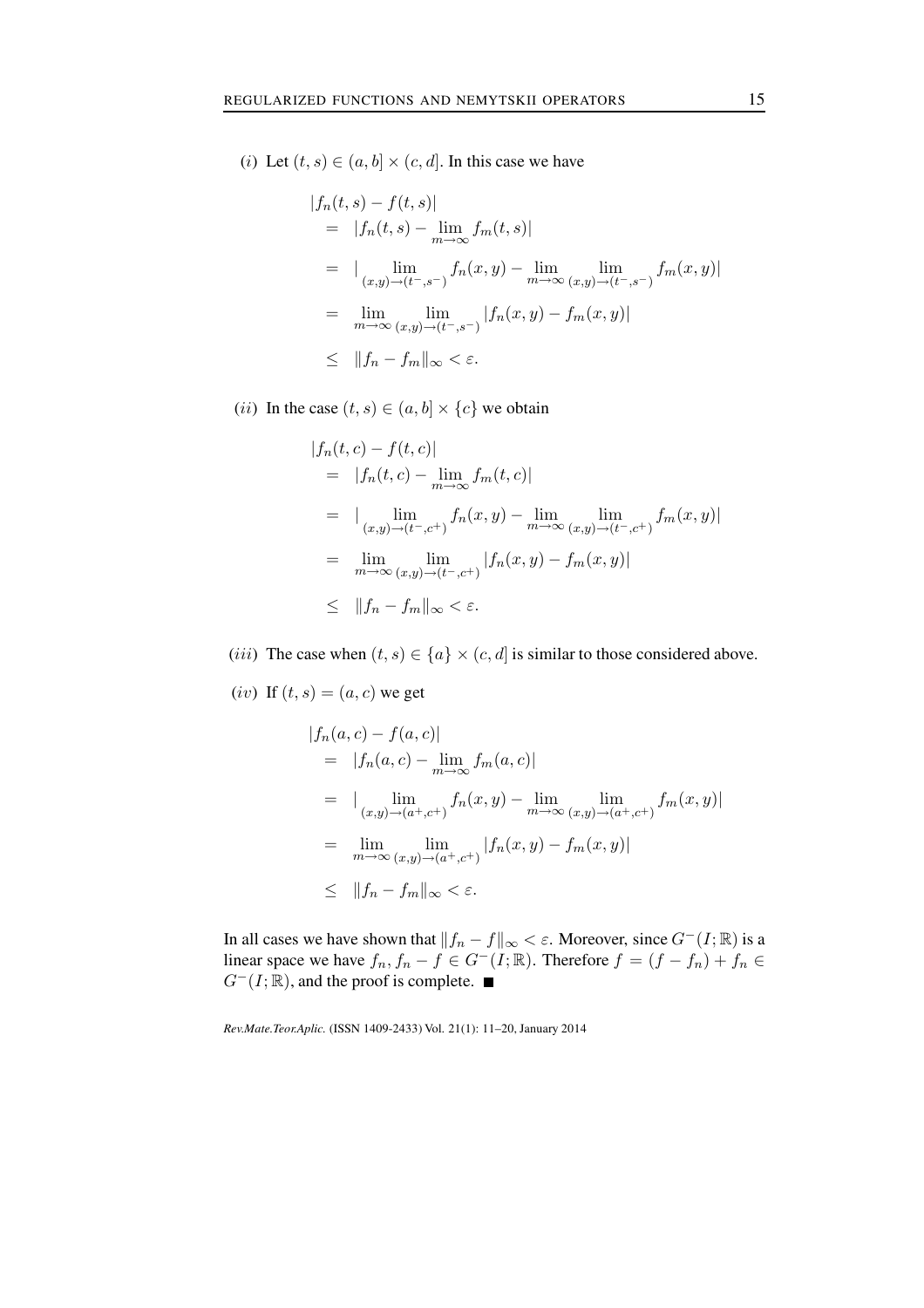Clearly, in a similar way we can prove that  $G^{-+}(I;\mathbb{R})$ ,  $G^{+-}(I;\mathbb{R})$  and  $G^+(I;\mathbb{R})$  are Banach spaces with the supremum norm. We remark that we have not only  $C(I;\mathbb{R}) \subset G^{-}(I;\mathbb{R})$ , but also  $BV(I;\mathbb{R}) \subset G^{-}(I;\mathbb{R})$ , see [3].

A function  $f: I \to \mathbb{R}$  is said to be *left-left continuous* if

$$
\lim_{(x,y)\to(t,s)} f(x,y) = f(t,s) \text{ for all } x \in (a,b] \text{ and } y \in (c,d].
$$

We denote by  $BV^*(I; \mathbb{R})$  the subspace of  $BV(I; \mathbb{R})$  of those functions which are left–left continuous on  $(a, b] \times (c, d]$ .

**Lemma 3.2** *(cf. [3])* If  $h \in BV(I; \mathbb{R})$ *, then*  $h_{-} \in BV^{*}(I; \mathbb{R})$ *.* 

### **4 The Nemytskii operator**

For  $I = [a, b] \times [c, d]$  as before, consider the linear space F of all functions  $f: I \to \mathbb{R}$  and the nonlinear operator  $H: \mathcal{F} \to \mathcal{F}$  defined by the formula

$$
(H_f)(t,s) = h(t,s,f(t,s)),
$$

where  $h: I \times \mathbb{R} \to \mathbb{R}$  is a mapping. In this case we say that H is the *Nemytskii operator* generated by h. When h is independent on  $(t, s) \in I$ , the Nemyskii operator generated by h is called *autonomous*.

In [6] Josephy proved that the autonomous Nemytskii operator generated by  $h : \mathbb{R} \to \mathbb{R}$  is a self mapping of  $BV([a, b]; \mathbb{R})$  if and only if h is locally Lipschitz on R. Subsequently, several authors proved this result for many other functions spaces (see [1, 8, 9, 10, 11, 12], for example).

Here we will give conditions to assure that the Nemytskii operator defined on the space  $G^{-}(I;\mathbb{R})$  maps this space into itself. To this end we consider the space  $G^-$  ·  $Lip(I \times \mathbb{R}; \mathbb{R})$  of all left-left regularized functions in the first two variables and Lipschitzian in the third variable, i.e. all functions  $h$  which satisfy the following two conditions:

- (i) The map  $(t, s) \mapsto h(t, s, u)$  is a left-left regularized function for all  $u \in \mathbb{R}$ .
- (*ii*) There exists  $M > 0$  such that

$$
|h(t, s, u) - h(t, s, v)| \le M|u - v| \qquad ((t, s) \in I). \qquad (*)
$$

Observe that the class  $G^- \cdot Lip(I \times \mathbb{R}; \mathbb{R})$  is a Banach space equipped with the norm

$$
||h||_{Lip} = \max\{|h_0||_{\infty}, [h]\},
$$
\n(4.1)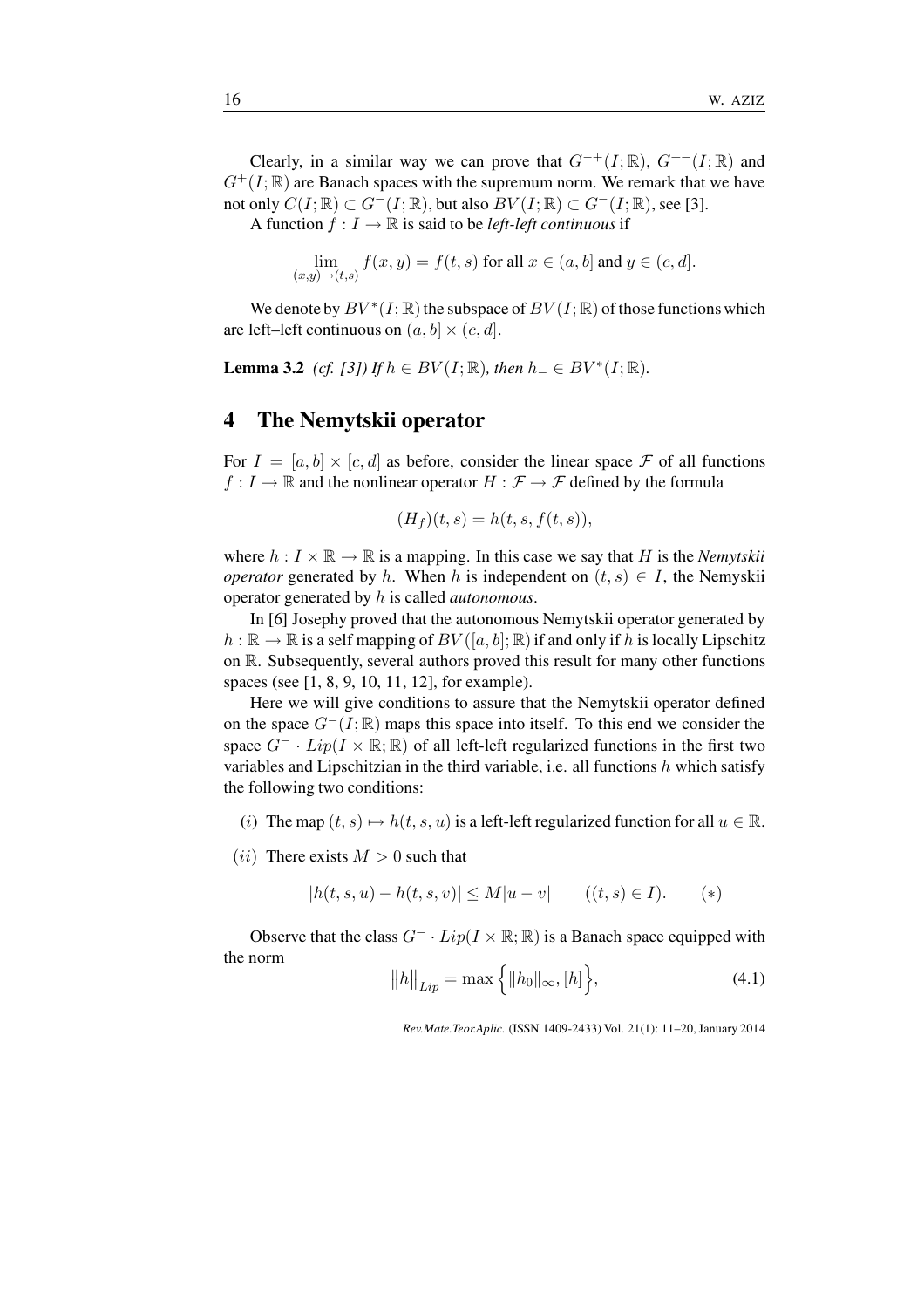where  $h_0 : I \longrightarrow \mathbb{R}$  is defined by  $h_0(t, s) = h(t, s, 0)$  ( $H_0$  is the Nemytskii operator generated by  $h_0$ ) and

$$
\[h\] = \inf \Big\{ M : M \text{ satisfies } (*) \Big\}. \tag{4.2}
$$

Now we are going to prove our main result which is motivated by the technique used in [14].

**Main Theorem 4.1** *Suppose that*  $h(t, s, \cdot) : \mathbb{R} \to \mathbb{R}$  *is Lipschitzian for all*  $(t, s) \in I$ . Then the Nemytskii operator H generated by h maps the space  $G^{-}(I;\mathbb{R})$  *into itself if and only if*  $h \in G^{-}(I;\mathbb{R}) \cdot Lip(I \times \mathbb{R};\mathbb{R})$ *. Moreover, in this case the operator* H *is bounded.*

**Proof.** Observe that if H maps  $G^{-}(I;\mathbb{R})$  into itself then for any function  $f: I \to \mathbb{R}$  the operator  $H_f: I \to \mathbb{R}$ , where  $H_f(t, s) = h(t, s, f(t, s))$ .

Hence we deduce that  $h(t, s, f(t, s))$  is a left-left regularized function for all  $f \in \mathbb{R}^I$ . Moreover, keeping in mind that  $h \in Lip(I \times \mathbb{R}; \mathbb{R})$ , we get that

$$
h \in G^{-}(I; \mathbb{R}) \cdot Lip(I \times \mathbb{R}; \mathbb{R}).
$$

Conversely, for all  $(t, s) \in I$ , we have:  $(i)$  If  $(t, s) \in (a, b] \times (c, d]$ , then

$$
H_f(t^-, s^-) - H_f(t, s) = h(t^-, s^-, f(t^-, s^-)) - h(t, s, f(t, s))
$$
  
=  $h_-(t^-, s^-, f(t^-, s^-)) - h_-(t, s, f(t, s))$ 

$$
= \lim_{(x,y)\to(t^-,s^-)} h(x,y,f(x,y)) - h(t,s,f(t,s)) = 0.
$$

(*ii*) If  $(t, s) \in (a, b] \times \{c\}$ , then

$$
H_f(t^-, s^-) - H_f(t, s) = h(t^-, s^-, f(t^-, s^-)) - h(t, s, f(t, s))
$$

$$
= h_{-}(t^-, s^-, f(t^-, s^-)) - h_{-}(t, s, f(t, s))
$$

$$
= \lim_{(x,y)\to(t^-,c^+)} h(x,y,f(x,y)) - h(t,s,f(t,s)) = 0.
$$

(*iii*) For  $(t, s) \in \{a\} \times (c, d]$  we proceed in a similar way as in (*ii*). (iv) If  $(t, s)=(a, c)$  the result is trivial and we omit it. Now we will show that  $H_f$  is left-left continuous. In fact, we get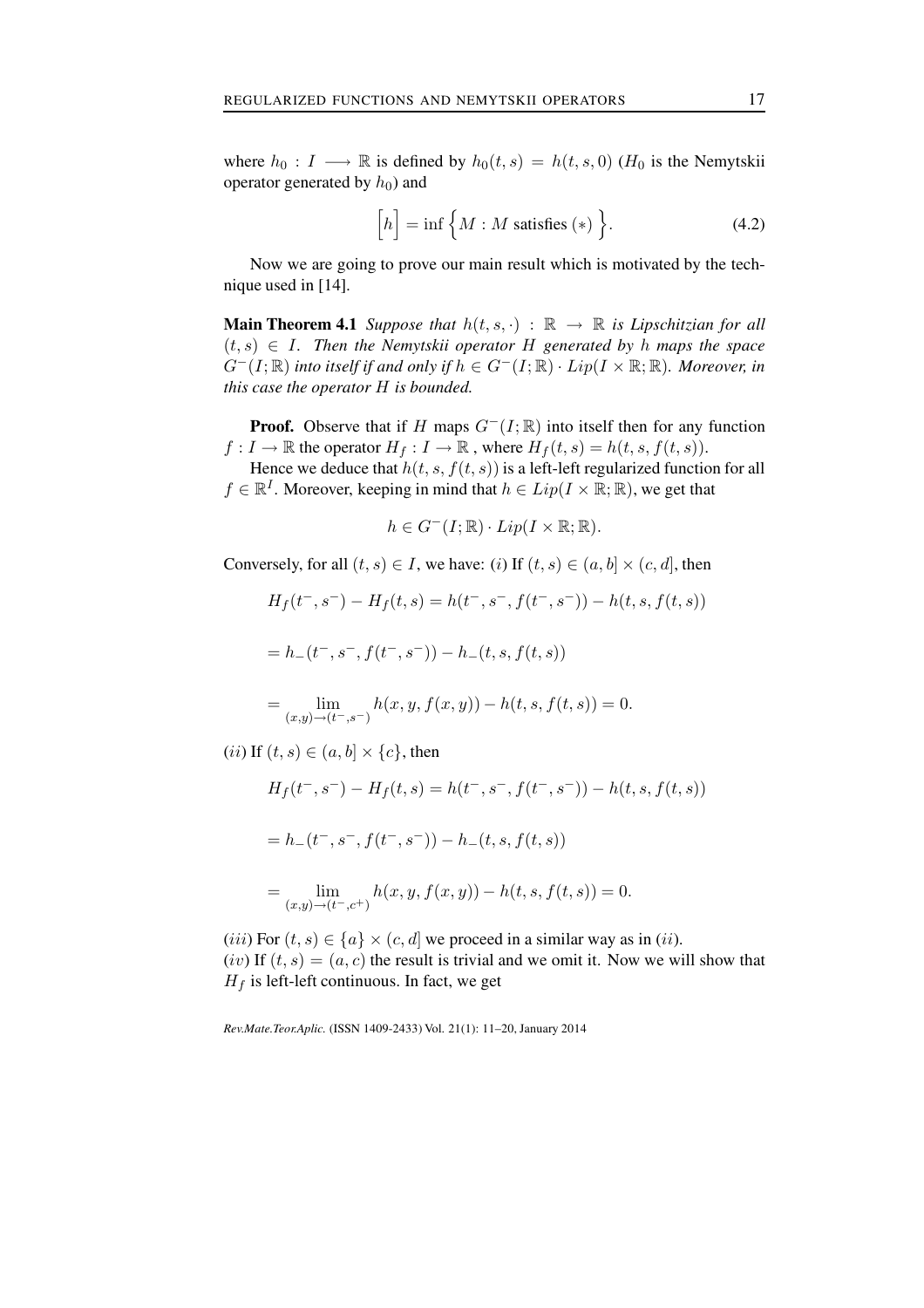$$
\lim_{(\tau,\sigma)\to(t^-,s^-)} \left| H_f(\tau,\sigma) - H_f(t,s) \right|
$$
\n
$$
= \lim_{(\tau,\sigma)\to(t^-,s^-)} \left| h(\tau,\sigma,f(\tau,\sigma)) - h(t,s,f(t,s)) \right|
$$
\n
$$
= \lim_{(\tau,\sigma)\to(t^-,s^-)} \left| h_-(\tau,\sigma,f(\tau,\sigma)) - h_-(t,s,f(t,s)) \right|
$$
\n
$$
= \lim_{(\tau,\sigma)\to(t^-,s^-)} \left| h(\tau,\sigma,f(\tau,\sigma)) - h(\tau,\sigma,f(t,s)) \right|
$$
\n
$$
+ h(\tau,\sigma,f(t,s)) - h(t,s,f(t,s)) \right|
$$
\n
$$
\leq M \cdot \lim_{(\tau,\sigma)\to(t^-,s^-)} \left| f(\tau,\sigma) - f(t,s) \right| +
$$
\n
$$
\lim_{(\tau,\sigma)\to(t^-,s^-)} \left| h(\tau,\sigma,f(t,s)) - h(t,s,f(t,s)) \right|
$$
\n
$$
= M \cdot 0 + 0 = 0,
$$

where M is the Lipschitz constant from (\*). It follows that H maps  $G^-(I, \mathbb{R})$ into itself.

Next, we prove that the operator  $H$  is bounded. Let  $B_r = \{f \in G^-(I;\mathbb{R}) : ||f||_{\infty} \leq r\}$ . Then we obtain

$$
||H_f||_{\infty} - ||H_0||_{\infty} \le ||H_f - H_0||_{\infty} = \sup_{(t,s)\in I} |(H_f)(t,s) - (H_0)(t,s)|
$$
  

$$
= \sup_{(t,s)\in I} |h(t,s,f(t,s)) - h(t,s,0)|
$$
  

$$
\le M \cdot \sup_{(t,s)\in I} |f(t,s)| \le M \cdot r.
$$

Next, we derive

$$
\begin{aligned}\n\left\|H_f\right\|_{\infty} &\leq Mr + \left\|H_0\right\|_{\infty} \\
&= Mr + \left\|h(t, s, 0)\right\|_{\infty} \\
&= Mr + \left\|h_0\right\|_{\infty}.\n\end{aligned}
$$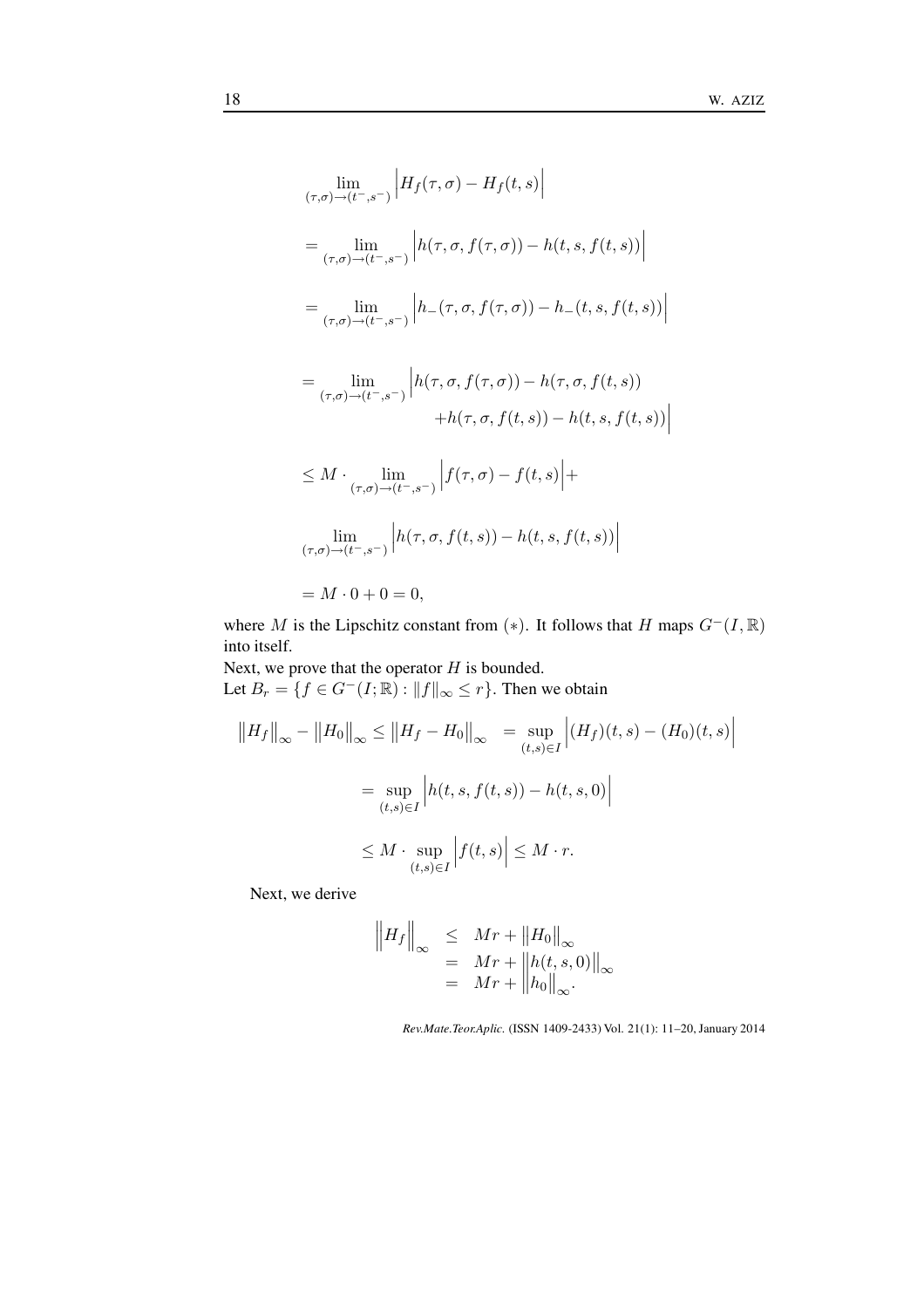This completes the proof. ■

We point out that our results may be extended in different directions. For instance, instead of functions on a rectangle in the plane one may consider functions of several variables on a cube in finite-dimensional Euclidean space. Moreover, all constructions carry over without any change from real valued functions to functions taking their values in a Banach space.

### **Acknowledgement**

The author would like to thank the anonymous referees and the editors for their valuable comments and suggestions. Also, I want to mention this research was partly supported by CDCHTA of Universidad de Los Andes under the project NURR-C-547-12-05-B.

## **References**

- [1] Appell, J.; Zabrejko, P.P. (1990) *Nonlinear Superposition Operators*. Cambridge University Press, New York.
- [2] Aumann, G. (1954) *Reelle Funktionen*. Springer-Verlag, Berlin.
- [3] Chistyakov, V.V. (2002) "Superposition operators in the algebra of functions of two variables with finite total variation", *Monatshefte Math.* **137**: 99–114.
- [4] Dupuis, P.; Ishii, H. (1991) "On Lipschitz continuity of the solution mapping to the Skorokhod problem with applications", *Stoch. and Stoch. Rep.* **35**: 31–62.
- [5] Hildebrandt, T.H. (1963) *Introduction to the Theory of Integration*. Academic Press, New York.
- [6] Josephy, M. (1981) "Composing functions of bounded variation", *Proc. Amer. Math. Soc.* **83**: 354–356.
- [7] Krasnosel'skii, M.A.; Pokrovskii, S V. (1989) *Systems with Hysteresis*. Nauka, Moscow, 1983 (in Russian); English transl.: Springer 1989.
- [8] Merentes, N. (1989) "A new characterization of the Riesz class  $A_n$ ", *Annales Univ. Sci. Budapest* **32**: 91–95.